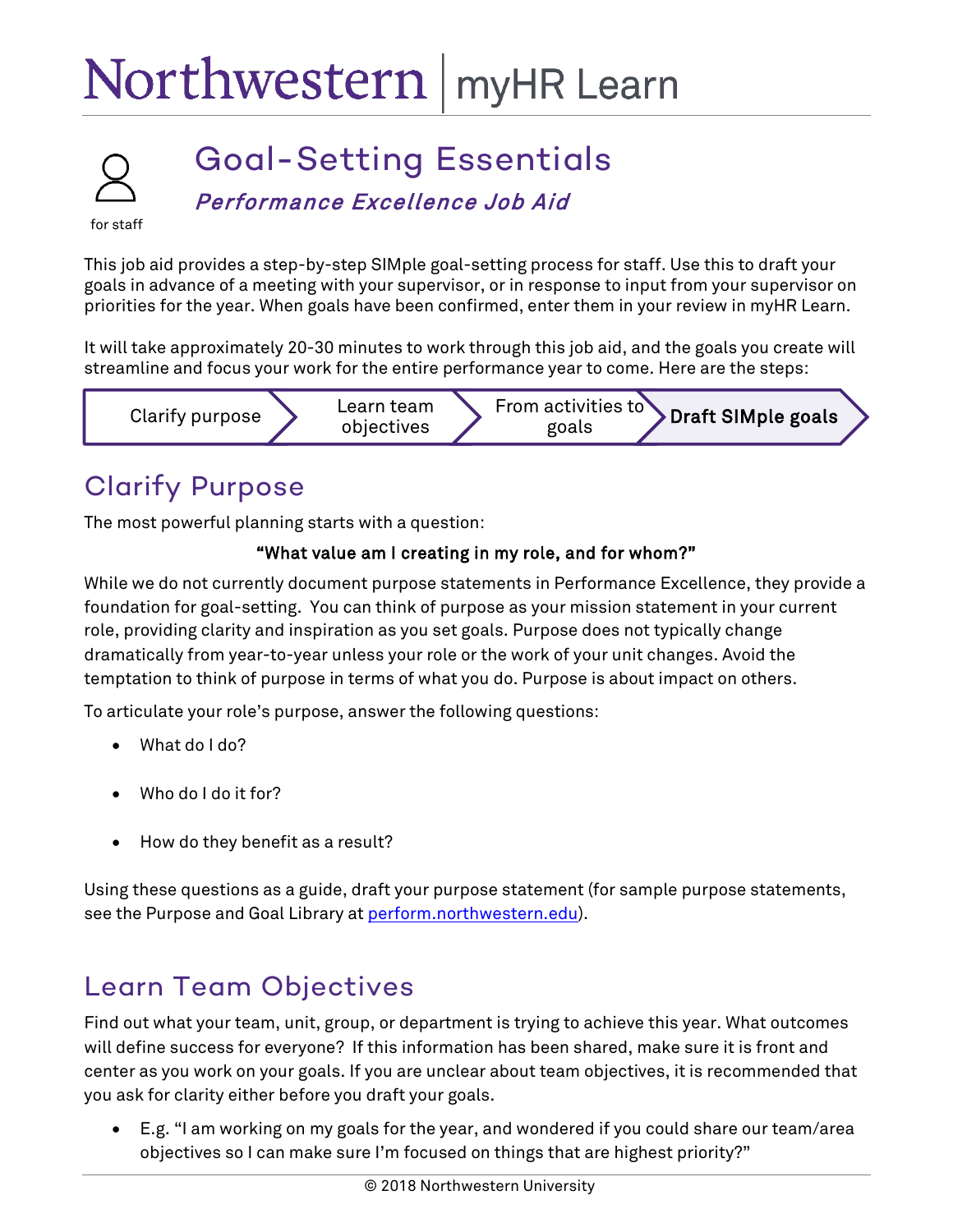If you've already drafted your goals, and want to confirm you're focusing on the right outcomes, you might ask a different question:

• "I've drafted my performance goals for the year. Can we look at them together so I can get your input on whether or not they're aligned with what's highest priority for us?"

#### From Activities to Goals

Set 2-4 goals for the year. You may be thinking "how can I limit myself to 2-4 goals, when I have so much to do?" Many times, this challenge comes from confusing *activities* or *tasks* with goals. How to tell them apart?

A Task is something to be done. Tasks are a part of workflow or job responsibilities. A set of tasks/activities might achieve a goal, but tasks aren't goals.

A Goal articulates a result. It describes something you have achieved through your efforts.

To sort them out, first write your high-level responsibilities or activities in the left hand column (this could come from your job description). Then, write what that activity helps you achieve in the right hand column.

| What I do in my role                                         | What result does this help me achieve?                                   |
|--------------------------------------------------------------|--------------------------------------------------------------------------|
| 1. Example: communicate regularly with<br>prospective donors | Stronger relationships with prospective donors,<br>and increased giving. |
| 2.                                                           |                                                                          |
| 3.                                                           |                                                                          |
| 4.                                                           |                                                                          |
| 5.                                                           |                                                                          |
| 6.                                                           |                                                                          |
| 7.                                                           |                                                                          |